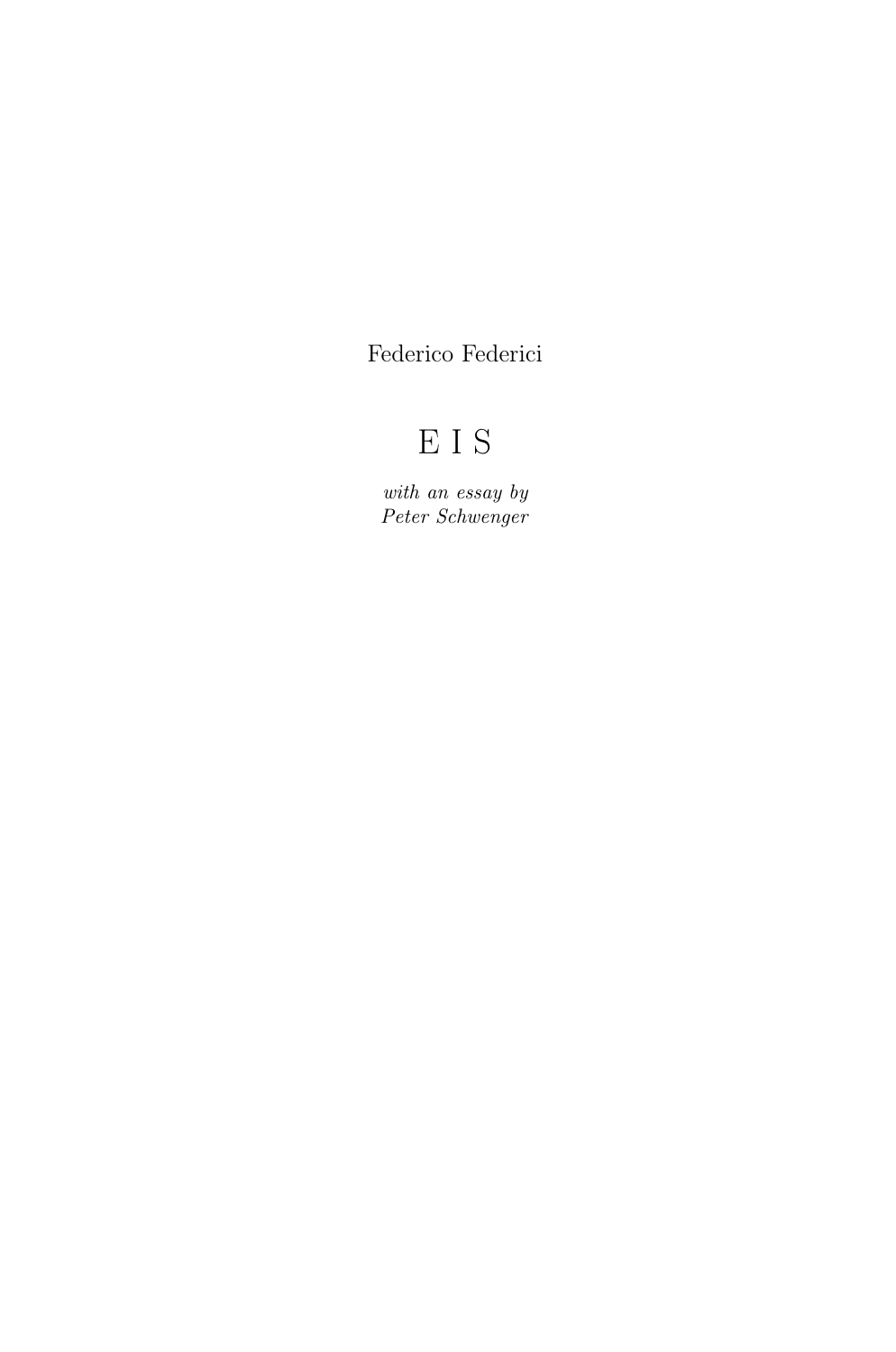All rights reserved © Federico Federici 2022 ISBN 979-8831204735 http://federicofederici.net http://leserpent.wordpress.com LN *libri della neve* PRINTED ON EARTH

Cover: *First attempt of rhyming silence*, Federico Federici 2018.

In 2010, after visiting the Snæfellsjökull National Park, I started working on a multi-language visual poem, *EIS*, based on the birth, the growth and the death of the glacier shrinking and shifting.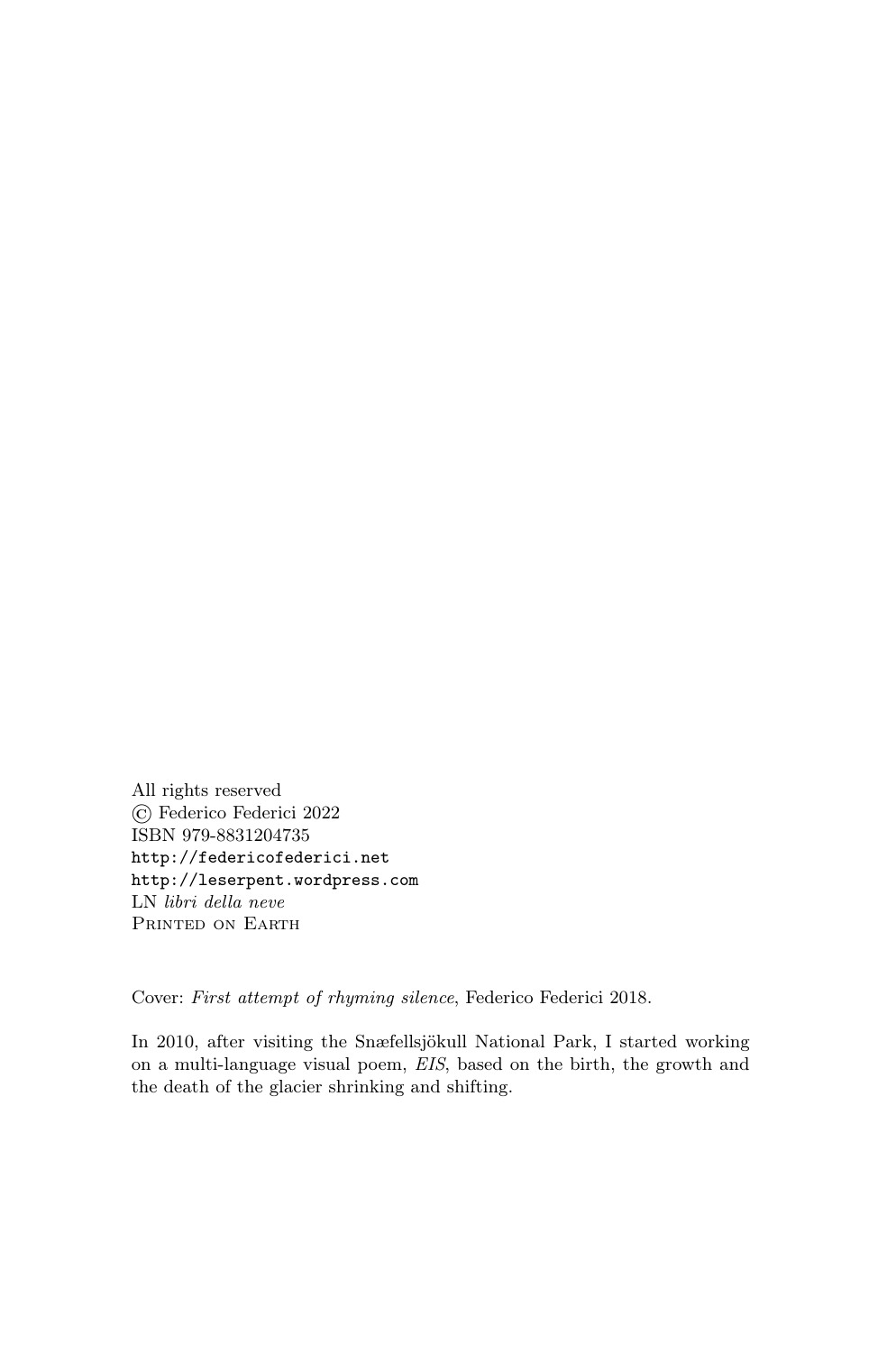## *EIS*, an essay

«In writing of the night, I really could not, I felt I could not, use words in their ordinary connections. Used that way they do not express how things are in the night, in the different stages – conscious, then semi-conscious, then unconscious.»

*Interview with James Joyce about Anna Livia Plurabelle*, «Harper's Magazine» (1931), Max Eastman.

This is James Joyce, trying to explain to his friend Max Eastman why he wrote *Finnegans Wake* the way he did. Federico Federici's *EIS* is of course a much more slender work, but there are clear affinities to Joyce's. Like the ironically titled *Wake*, it leaves the waking world behind; and what it does with words tries to capture «how they are in the night», specifically in our dreams. It begins with a note in the classic form used in psychoanalytic cases, written in what might be thought of as its classic (i.e. Freudian) language, German: «In der Nacht vom 5. Februar auf den 6. Februar 1974 träumte er» («In the night between the 5th and 6th of February 1974 he dreamed»). Following this is a page that is solidly black on both sides; another such page closes the work. Framed by these visual equivalents of darkest night is a dreamwork whose interior vision, metaphysically and existentially, rivals the darkness that surrounds it. It is a vision that is embodied in words, and obsessed by them.

That words appear in our dreams is undeniable; just *how* they appear continues to baffle researchers. Something is communicated by, say, a written page in a dream; but if you try to see the actual words, they elude you, for the associations that make dream images so volatile are even more expansive in words. Federici, in his prefatory note, speaks of a "screen" of words; and in what follows we find dense blocks of typing that represent such a screen. In particular, several landscapes are constructed entirely out of words, whose placement corresponds to that of the natural objects and displaces them – as words have always tended to do. This is a technique that was used by Concrete Poetry, and more recently by the asemic artist Xu Bing. It emphasizes the ways that a screen of words stands between us and the world. Upon this screen we project our habitual patterns of perception and meaning, patterns which have been established precisely through words. Now, in the unstable world of dream, the screen begins to crack, like a sheet of ice that is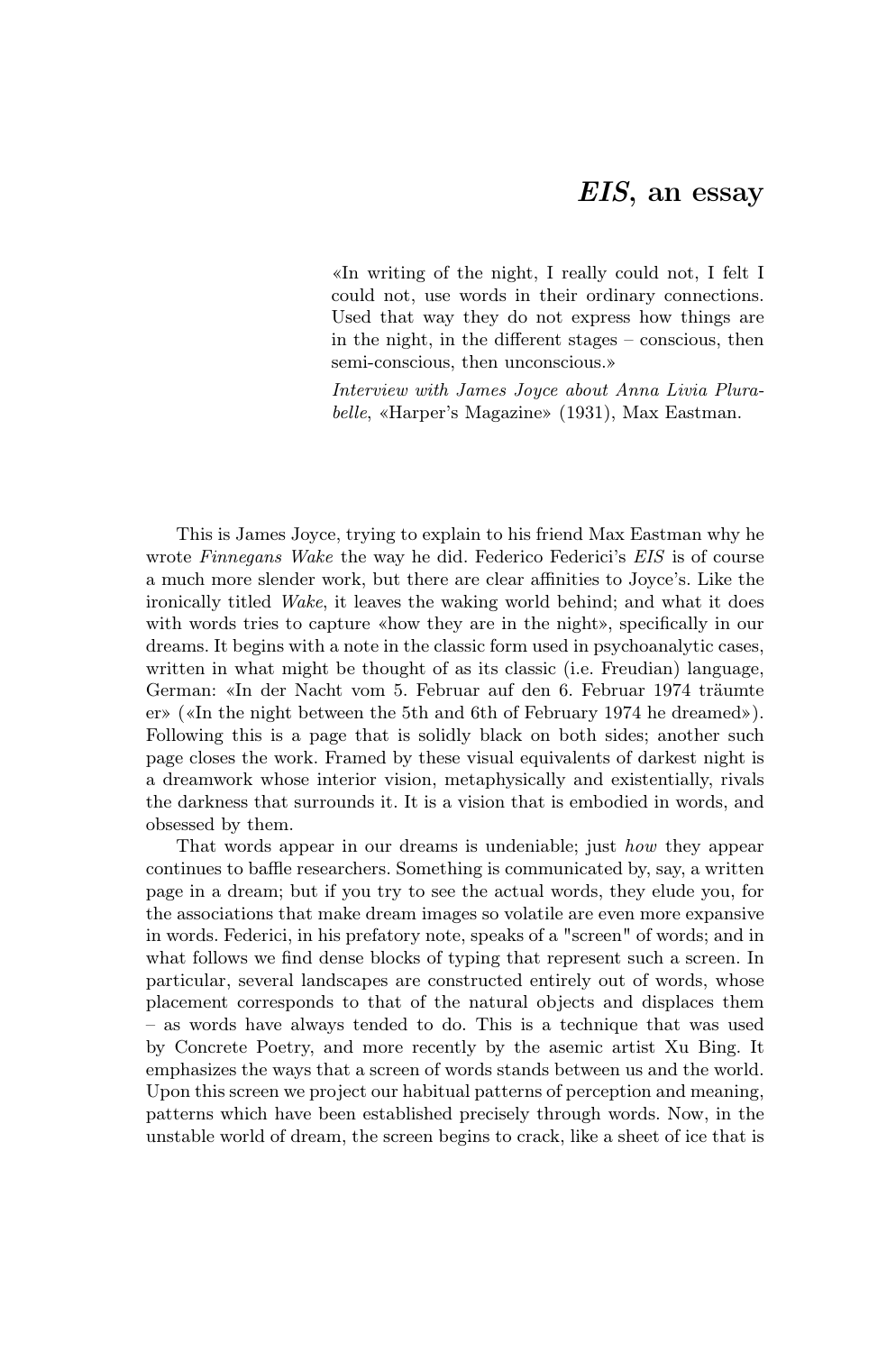no longer transparent, as language is commonly supposed to be, but covered with a fine web of filiations. One thinks of the branching genealogies that linguists construct to trace the journeys made by linguistic particles from one language to another. Federici makes use of many languages in this work: German, Swedish, English, Latin, Italian, Sanskrit, French, Czech, Russian. These are sometimes translated in footnotes; but translation is less important than transition: that "shifting and sliding" from one language to another, words revealing their arbitrary and unpredictable powers. *EIS* itself is not only the German word for "ice" but a word that also appears, with different meanings, in Latin, Greek, Portuguese and Danish.

Federici's preface presents *EIS* as an experiment – not in the usual sense of "experimental literature" (an unsatisfactory term in my opinion) but as an actual "experiment with sounds [...] recorded with a set of contact microphones." Reflecting Federici's profession as a physicist, this experimental aspect accounts for the occasional presence of numbers – as in the "Failed" attempt to calculate (*pesare il buio*) the black hole of a squared page filled with zeros. The sounds being investigated forsake their verbal significations to take shape as music, with words and phrases repeating like motifs. We find explicit musical directions: *diminuendo, crescendo, con brio*. Indeed, the spaced words with their occasional blocks of dense typing might be read like the player piano rolls of Conlon Nancarrow.

Federici's poetry, while its words waver in and out of various languages, conveys a meditation on universal themes, arrived at through intense particulars. His style evokes that of T.S. Eliot, another multilingual poet, and at several points the allusions are quite evident. That poetry plays such a large part in this "fissured text", as Federici calls it, is appropriate. For in poetry the branching cracks that are the sign of language's insufficiency can be read otherwise: as a net with which to attempt the capture of elusive apprehensions.

Still, those apprehensions must inevitably elude us. As in dream, we yield to the experience of this text on terms that are not our own. When we emerge on the waking side of darkness, of the double-sided black page that concludes *EIS*, we carry with us the bodily sense of a complex and poignant emotion; but we have no words for it. We must content ourselves – as I have here – with describing the surface aspects of the work, knowing that this surface is cracking and shattering even as we observe it.

*Peter Schwenger*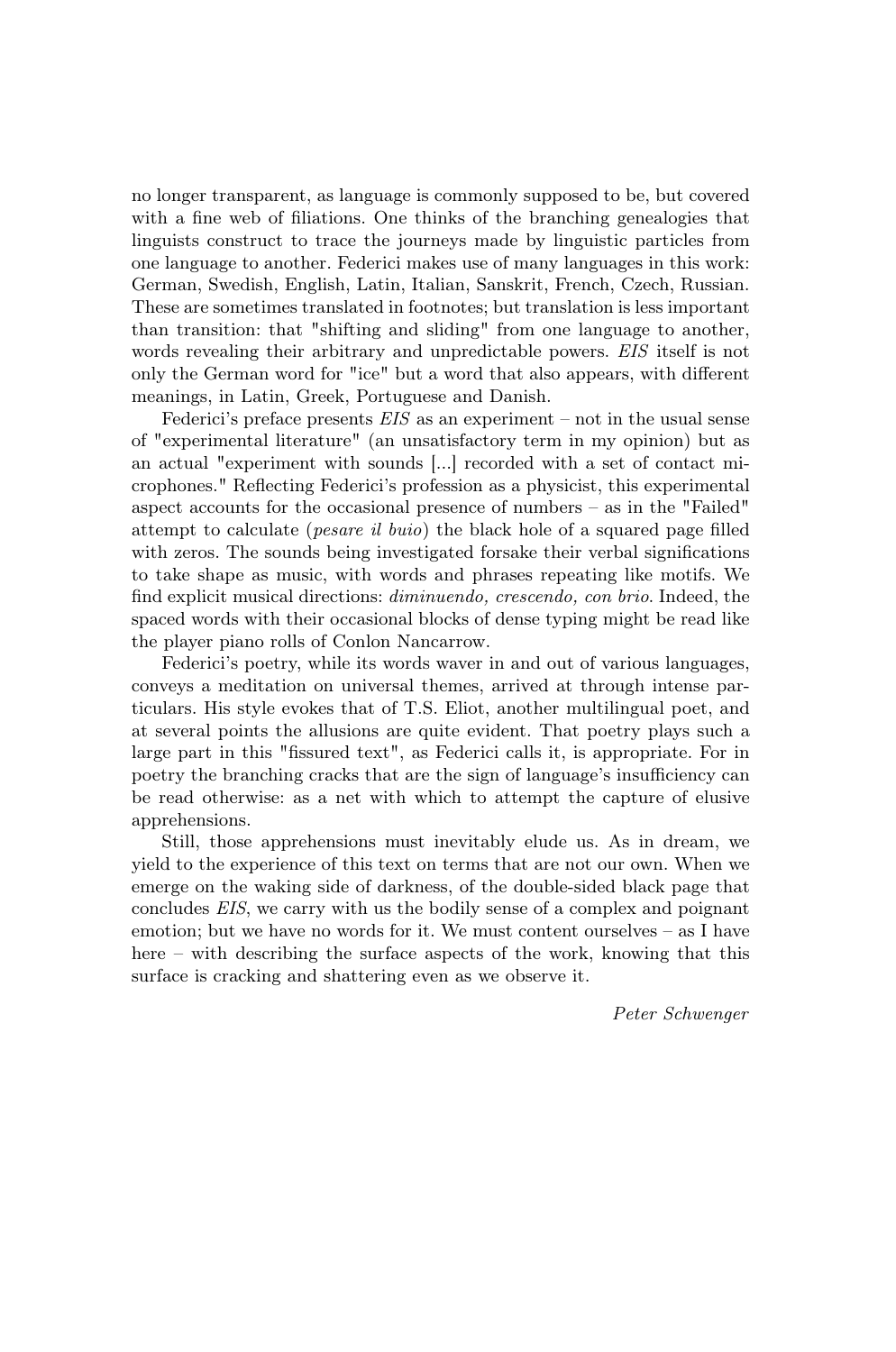«There are things we live among 'and to see them is to know ourselves'» *Of being numerous* (1968), George Oppen.

To most readers, textual experience is supposed to be a straight path through conventional signs, preferably within the frame of a native language. Nevertheless, no language is, in itself, truer or closer to "reality" than any other. Simultaneously writing in different languages, including those apparently obfuscated, results in an undepictable state of the text, hard to be conceived out of the conventional logic.

An inspiring interpretation of this phenomenon may be put forth referring to De Broglie's duality.

Once the wave-like behaviour is observed, the particle-like one disappears: once  $\ddot{a}r$  tyst (Swedish)  $\rightarrow$  *is silent* (English), the *silent artist* disappears and someone else stands in his place in that silence. The classical idea that only what is expressed in a familiar language can be experienced, and vice versa, is hence uprooted or at least challenged.

Only for the sake of simplicity, English has been chosen as a language of reference, whenever possible.

The surface of the glacier, the most accessible part of it, forms a conglomeration of more or less conscious events and drives a relentless flux of languages. The overall text is far more significant than the strings of words or the expanses of signs it consists of, as much as the dynamics of dreaming preserves the traits of an individual experience, whilst within fixed structures. Any distinction between the languages, as well as any sense of objectivity of their constituents, is worked around.

Either behaviour (wave-like or particle-like) is, in the end, nothing intrinsic.

*EIS* works as a phenomenon which occurs because fundamental forces come into play. It is set out for the reader to experiment with the text, not to fulfil his expectations or to confront the obsessions of him who writes it.

The plot, in itself irrelevant, does not subsume a univocal experience. The characters are unstable and undergo constant metamorphoses,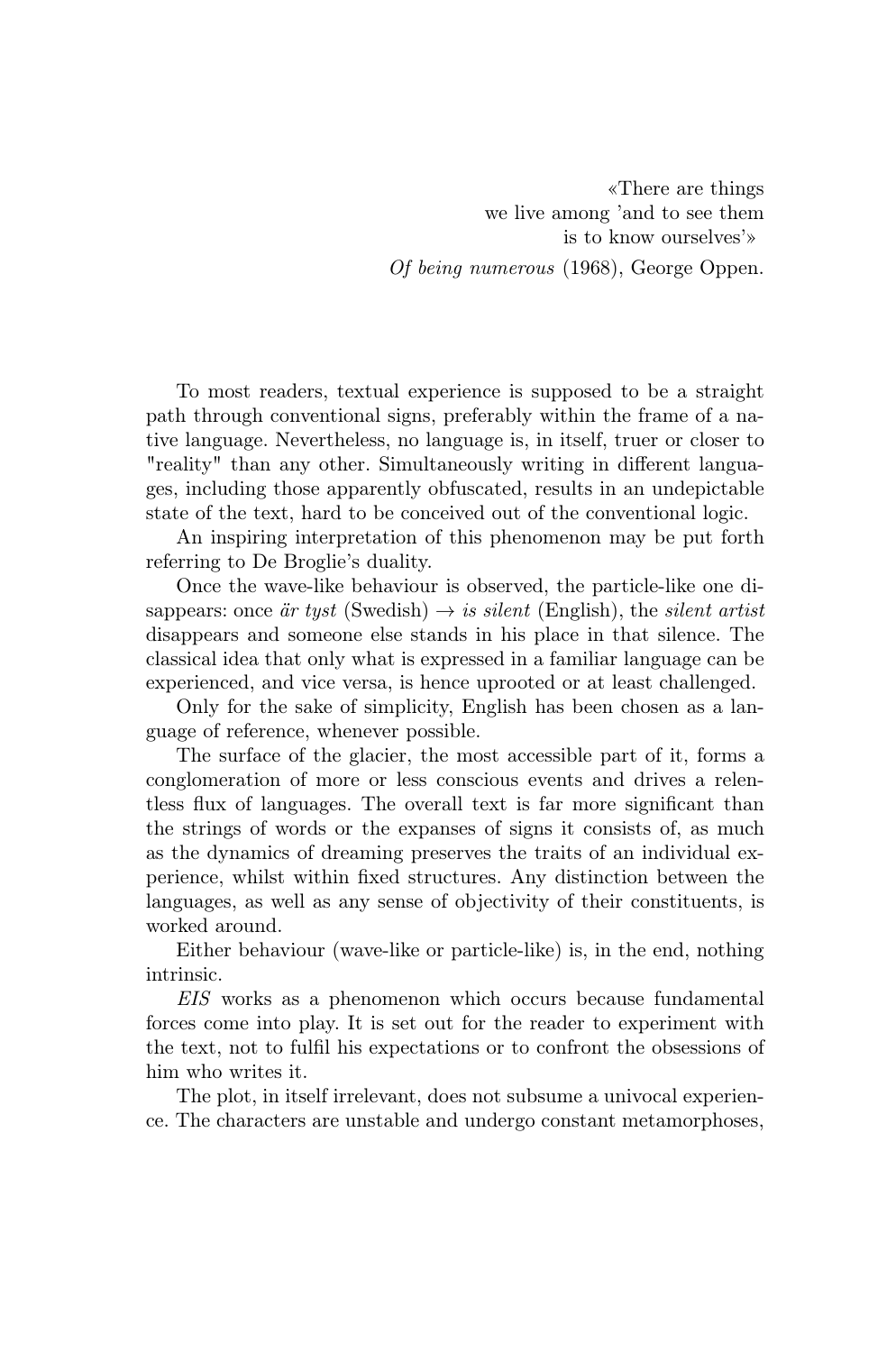getting transmuted or annihilated. That involves the languages (*Ger* $man \rightarrow English \rightarrow Swedish \rightarrow German \rightarrow (...)$  and the subjects (*I*  $\rightarrow$  $you \rightarrow w \rightarrow I \rightarrow (...)$  likewise.

Pronouns and nouns may be equated with elemental quanta of action, or with exchange carriers within the textual field. The things we live among are knots of a one and only undistinguishable field and to see them is to know that we too belong to it.



recording a glacier (4 contact microphones driven by TASCAM DR-60D)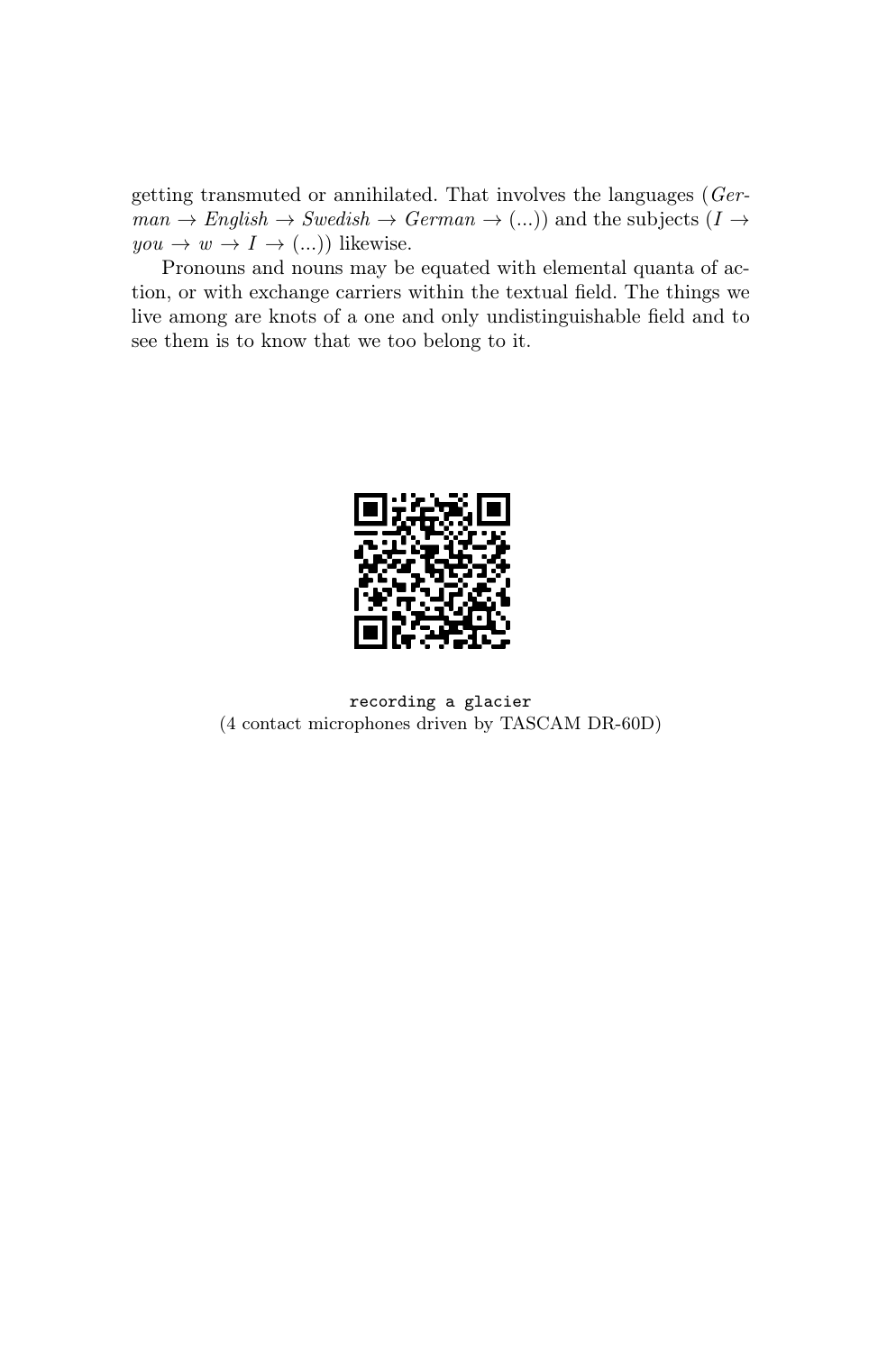Works on paper unless otherwise specified. Dimension:  $147\times210$  mm (\*);  $210\times290$  mm (\*\*) Typewriter: Olivetti Studio 46.

p.7 \* *Investigation of empirical tendencies* | typewriter, ink pen, 2020.

p.8-9 \* *A representation of this text* | typewriter, ink pen, 2020.

p.19 \*\* *In Herzens Mitte* | typewriter, ink pen, 2018. *Jahrbuch der Lyrik*, Christoph Buchwald, Mirko Bonné editors, Schöffling & Co. Verlag, Frankfurt am Main 2019.

p.20 \*\* *Ensamheten* | typewriter, ink pen, 2018. «Asemic Front», Sloan De Villo editor, March 9, 2018.

p.24 \* *Vorm Wort* | typewriter, ink pen, sand paper, Vinavil, 2019. «A-Minor», January issue, Nicolette Wong, Eryk Wenziak, editors, 2020.

p.25 \* *Ordgranser* | typewriter, sand paper, Vinavil, 2019. «Stadtsprachen Magazin», Joey Bahlsen, Birger Hoyer, Martin Jankowski editors, n.13, 2020.

p.27 \* *Énumeration de mots* | typewriter, ink pen, 2020.

p.28 \*\* *Woods etc.*, homage to Alice Oswald | typewriter, 2017. *Concreta-Mostrapoesia*, Giuseppe Garrera, Sebastiano Triulzi curators, Hungarian Academy, Rome, 2018.

p.31 \*\* *Landscape with lacking data* | typewriter, charcoal, 2018. «Asemic Front», Sloan De Villo editor, March 9, 2018.

p.32 \* *Poem of Nature* | typewriter, ink pen, Vinavil, 2019.

p.35 \* *Song of the red bird* | typewriter, pencil, 2019.

p.35 \* *Song of the blue bird* | typewriter, pencil, 2019. «Metonym Journal», William Jessup University, n.10, 2020.

p.37 *Midsummer dusk map* | typewriter, ink pen, rubber stamps, approx.  $70\times135$  mm, 2018. «Luuwa», Francesco Aprile editor, n.3, 2018.

p.39 \*\* *Tentativo di pesare la luce* | typewriter, charcoal, 2018. «Asemic Front», Sloan De Villo editor, March 9, 2018.

p.40 \* *Schneestreifen* | typewriter, ink, chalk powder, grass, Vinavil, 2019.

p.41 \* *Ding an sich* | typewriter, ink pen, charcoal, 2019. «Unknown Quantities», Ma Culture, Criticism and Curation, and MA Graphic Communication